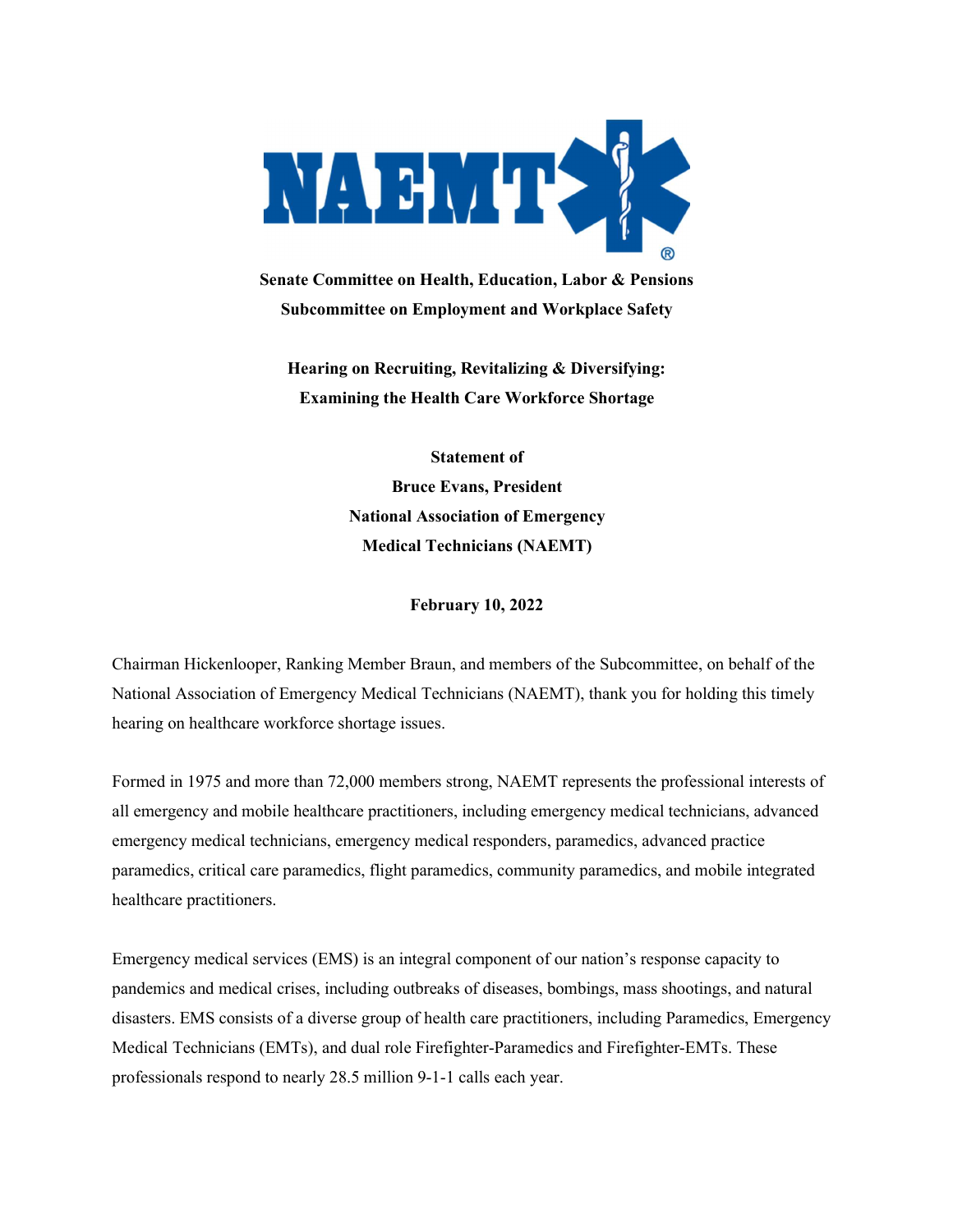Paramedics and EMTs, as well as the organizations that they serve, take on substantial risk every day to treat and transport patients.

Currently, our nation's EMS system is facing a crippling workforce shortage, a long-term problem that has been building for more than a decade, but made significantly worse by the pandemic. Most communities are facing crisis-level shortages of EMS personnel and many communities have been impacted by agency closures. This workforce shortage is undermining our emergency 9-1-1 infrastructure and deserves Congress's urgent attention.

In 2021, the most sweeping survey of its kind — involving nearly 20,000 employees working at 258 EMS organizations — found that overall turnover among Paramedics and EMTs ranges from 20 to 30 percent annually. With percentages that high, many EMS agencies face 100% turnover over a four-year period. In addition, with COVID-19 halting clinical and in-person training for a long period of time, our pipeline for staff is stretched even more.

Problems with recruitment and retention in EMS have been building for years. Chief among those problems is low wages relative to other health professions, challenging hours and working conditions, and too few opportunities for career advancement. In fact, in order to make ends meet, EMS practitioners often work for multiple agencies or at more than one job. The wage issue has been further compounded by rapidly increasing wages for non-skilled, entry-level positions outside of EMS. EMS agencies are constrained in being able to offer higher wages because the reimbursement rates set by insurance providers, Medicare and Medicaid are too low and, in many cases, below costs. As well, there are still millions of Americans without any health insurance. We must have a reimbursement system that matches payments with the costs of providing services and allows us to increase wages as competition for personnel intensifies.

EMS's unique and critical position in our nation's healthcare and emergency response systems is not reflected in federal funding. EMS agencies do not benefit from the same funds as other healthcare providers. The result has been decades of inadequate investment of resources for EMS, and a system that has been stretched to the absolute limit. We urge the Congress to ensure that EMS is recognized in our nation's emergency healthcare infrastructure and receives adequate funding to serve effectively. In addition, many communities utilize the services of private EMS organizations. These organizations are most often ineligible for any existing federal training programs and other forms of assistance that may be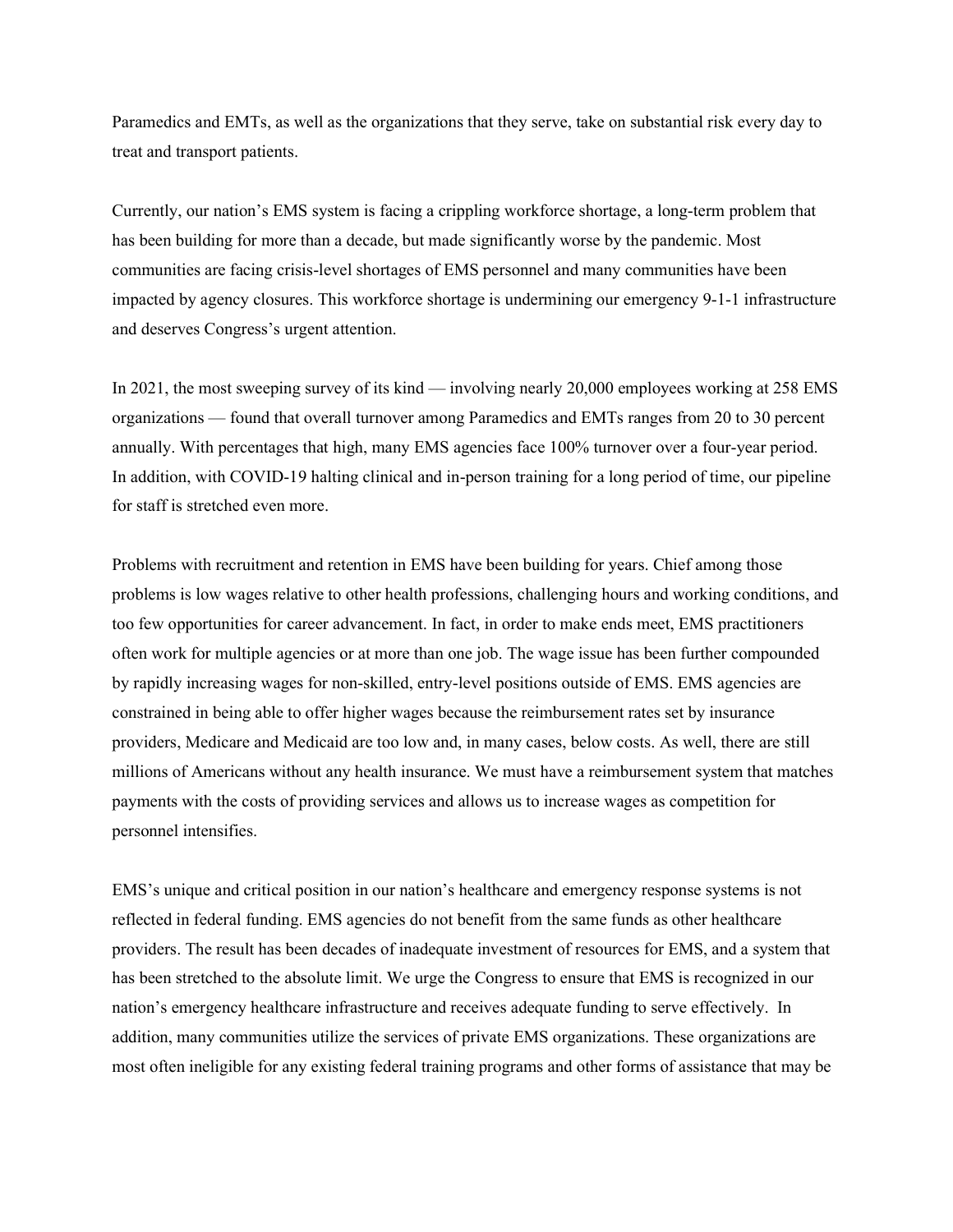available. We believe that all EMS providers, regardless of organizational form, should have access to the full range of federal and state training and retention resources that are available.

The following potential Congressional actions would help mitigate the current workforce shortage by expanding and strengthening the EMS workforce:

- HRSA funding for EMS training. Although Provider Relief Funds are essential and helpful in addressing the challenges of the pandemic, we desperately need direct funding for Paramedic and EMT training, recruitment, and advancement. Congress should provide specific direction and funds to the Health Resources and Services Administration (HRSA) to help solve this workforce crisis. Funds can be used to pay for critical training and professional development programs including
	- o public-private partnerships between community colleges and other EMS training centers, and EMS organizations to offer "school to work" opportunities; and
	- o apprenticeship programs to provide recruits with on-the-job training, as well as classroom learning, and have them earn a paycheck while they learn new skills and gain the credentials that will equip them to work as an EMT or Paramedic.
- Support reauthorization the Rural EMS Equipment and Training Assistance (REMSTEA) grant program. Rural EMS agencies and fire departments often lack the resources to pay for even basic operational needs. To help address this challenge, in 2018, the Supporting and Improving Rural EMS Needs (SIREN) Act authorized – for five years – the Rural EMS Equipment and Training Assistance (REMSTEA) grant program. REMSTEA grants are available to public and non-profit EMS agencies and fire departments in rural areas to support the recruitment, retention, education, and equipment for EMS personnel. Prior to the COVID-19 pandemic, rural EMS faced challenges in delivering quality emergency medical care and service coordination due to a number of factors, including hospital closures, resulting in greater distances between healthcare facilities, and low reimbursement rates. The public health emergency has overwhelmed many rural agencies. These agencies are further tasked with increasing responsibilities – preparing for disasters and bioterror threats, supporting the needs of an aging population, and serving on the frontlines of the opioid crisis. The five-year authorization expires at the end of 2023, but REMSTEA grants are needed more than ever.
- Pass S. 2971, the EMS Counts Act of 2021. EMS is an integral component of our nation's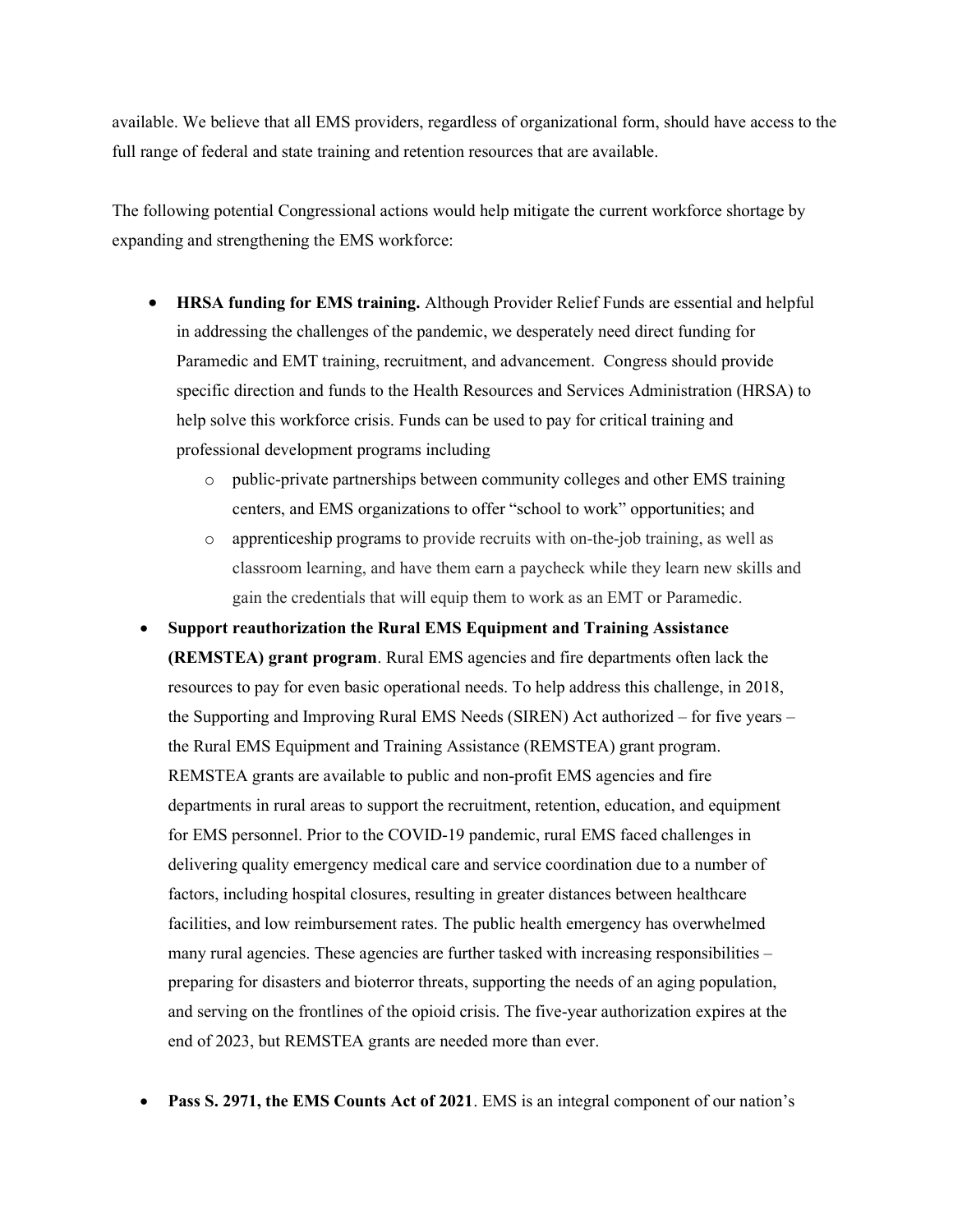capacity to respond to pandemics and medical crises, including outbreaks of diseases, bombings, mass shootings, and natural disasters. EMS personnel are a diverse group of healthcare practitioners, including not only Paramedics and EMTs, but also dual role Firefighter-Paramedics and Firefighter-EMTs. These professionals respond to nearly 28.5 million 9-1-1 calls each year. The Bureau of Labor Statistics (BLS) collects labor data according to the Department of Labor's Standard Occupational Classification (SOC) system and releases a monthly jobs report, which includes job creation and loss information. Unfortunately, the current SOC system does not accurately classify firefighters who are cross-trained as a Paramedic or EMT. Given the fact that at least 62% of all fire departments provide EMS, this failure to recognize cross-trained fire and EMS personnel leads to a significant and chronic undercount of EMS personnel. The EMS Counts Act would require that the SOC system be revised, dividing the general occupational category of "Firefighter" into four sub-categories: (1) Firefighters. (2) Firefighter/EMTs. (3) Firefighter/Paramedics. (4) Firefighters, All Other. This revision will help address the chronic undercounting of EMS personnel by allowing firefighters to identify themselves as cross-trained EMS practitioners. An accurate count will enable the U.S. to track gaps in emergency medical services and effectively plan to meet the emergency healthcare needs of communities, including planning for daily needs and major disasters and public health emergencies. This legislation is supported by all national EMS and fire organizations.

 Make reimbursement for EMS treatment-in-place, telehealth facilitation, transport to alternate destinations and utilization of mobile healthcare paramedics permanent. During the public health emergency, CMS has created a series of waivers that allow EMS agencies to be reimbursed for services they have traditionally provided with no reimbursement. Some of these waivers were made at the directive of Congress, such as treatment-in-place, in which Congress (through the American Rescue Plan Act of 2021), provided HHS with the authority to issue an emergency waiver of the requirements for ground ambulance providers and suppliers to allow reimbursement for the healthcare services provided when a community-wide EMS protocol prohibiting transport is in place.

Outside of these waivers, the Medicare program does not reimburse EMS agencies for these healthcare services when the patient is not transported to a hospital. Some EMS agencies have seen 30-40% of their emergency call volume shift to these treatment-in-place responses. Without reimbursement, the provision of this care is not sustainable.